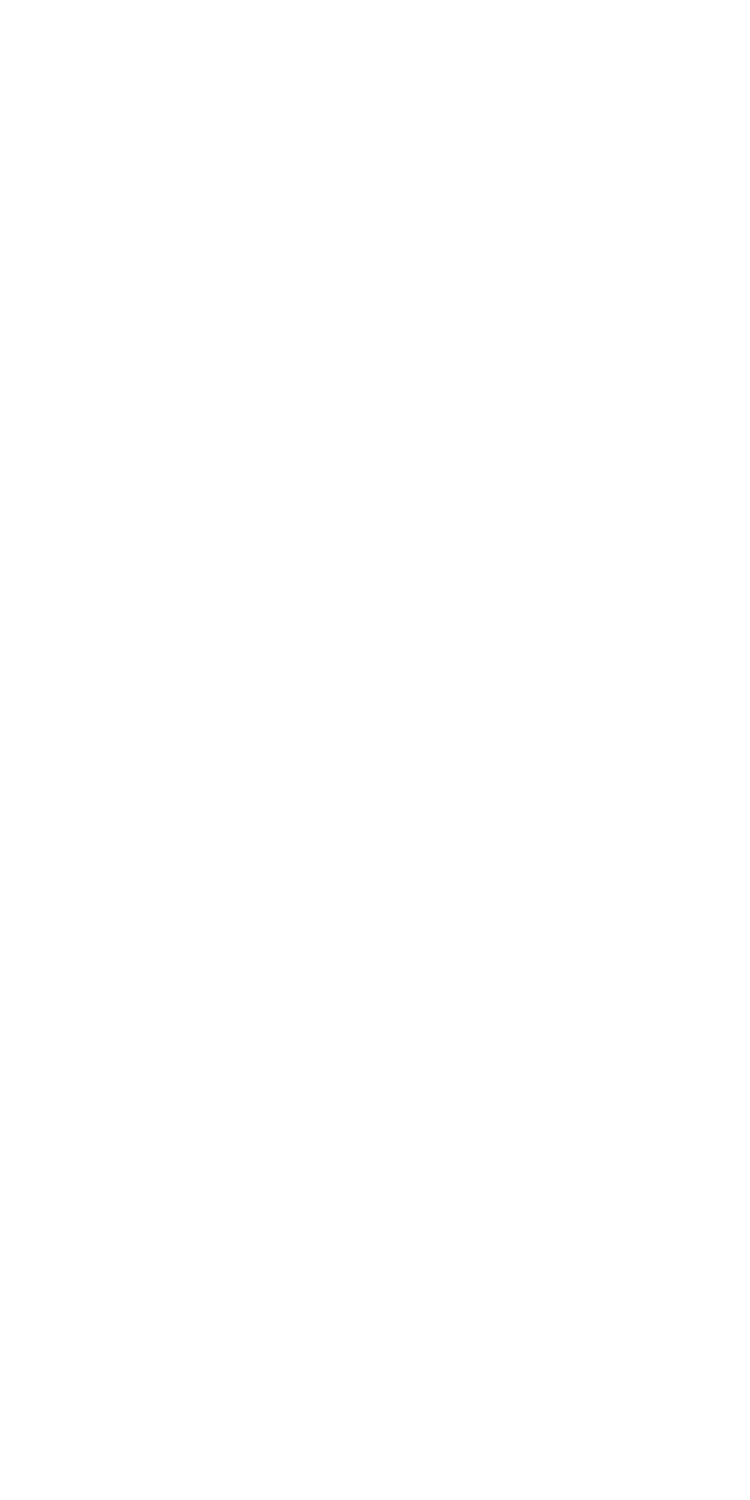# WINES BY THE GLASS

| <b>SPARKLING WINES &amp; CHAMPAGNE</b>                                                      | <b>125ML</b> |
|---------------------------------------------------------------------------------------------|--------------|
| Moscato D' Asti "San Giorgio", Arione.<br>Muscat. Piedmont, Italy.                          | 9€           |
| Prosecco "Divici", Botter.<br>Glera. Veneto, Italy.                                         | 10€          |
| Perrier-Jouët "Grand Brut".<br>Chardonnay - Pinot Noir - Pinot Meunier. Champagne, France.  | 22€          |
| <b>WHITE WINES</b>                                                                          | <b>175ML</b> |
| Malagouzia Alpha Estate.<br>Malagouzia. Florina, Greece.                                    | 12€          |
| Assyrtiko "Plano", Wine Art Estate.<br>Assyrtiko. Drama, Greece.                            | 13€          |
| "Dialogos" White, Ktima Dyo Ipsi.<br>Assyrtiko - Kidonitsa. Ilia, Greece.                   | 11€          |
| "1827" Navarino Vineyards.<br>Chardonnay - Roditis. Messinia, Greece.                       | 9€           |
| <b>Chablis 1er Cru "Vaillons" Vincent Dampt.</b><br>Chardonnay. Burgundy.                   | 21€          |
| <b>ROSÉ WINES</b>                                                                           | <b>175ML</b> |
| Xinomavro, Ktima Gerovassiliou.<br>Xinomavro. Epanomi, Greece.                              | 14€          |
| Rosé des Marres, Château des Marres.<br>Provence blend. Côtes de Provence.                  | 15€          |
| Miraval, Château de Miraval - Famille Perrin.<br>Provence blend. Côtes de Provence, France. | 21€          |
| <b>RED WINES</b>                                                                            | <b>175ML</b> |
| Pinot Noir "Laforet", Joseph Drouhin.<br>Pinot Noir. Burgundy.                              | 19€          |
| Driopi "Classic", Ktima Driopi.<br>Agiorgitiko. Nemea, Greece.                              | 10€          |
| "1827" Navarino Vineyards.<br>Cabernet Sauvignon. Messinia, Greece.                         | 9€           |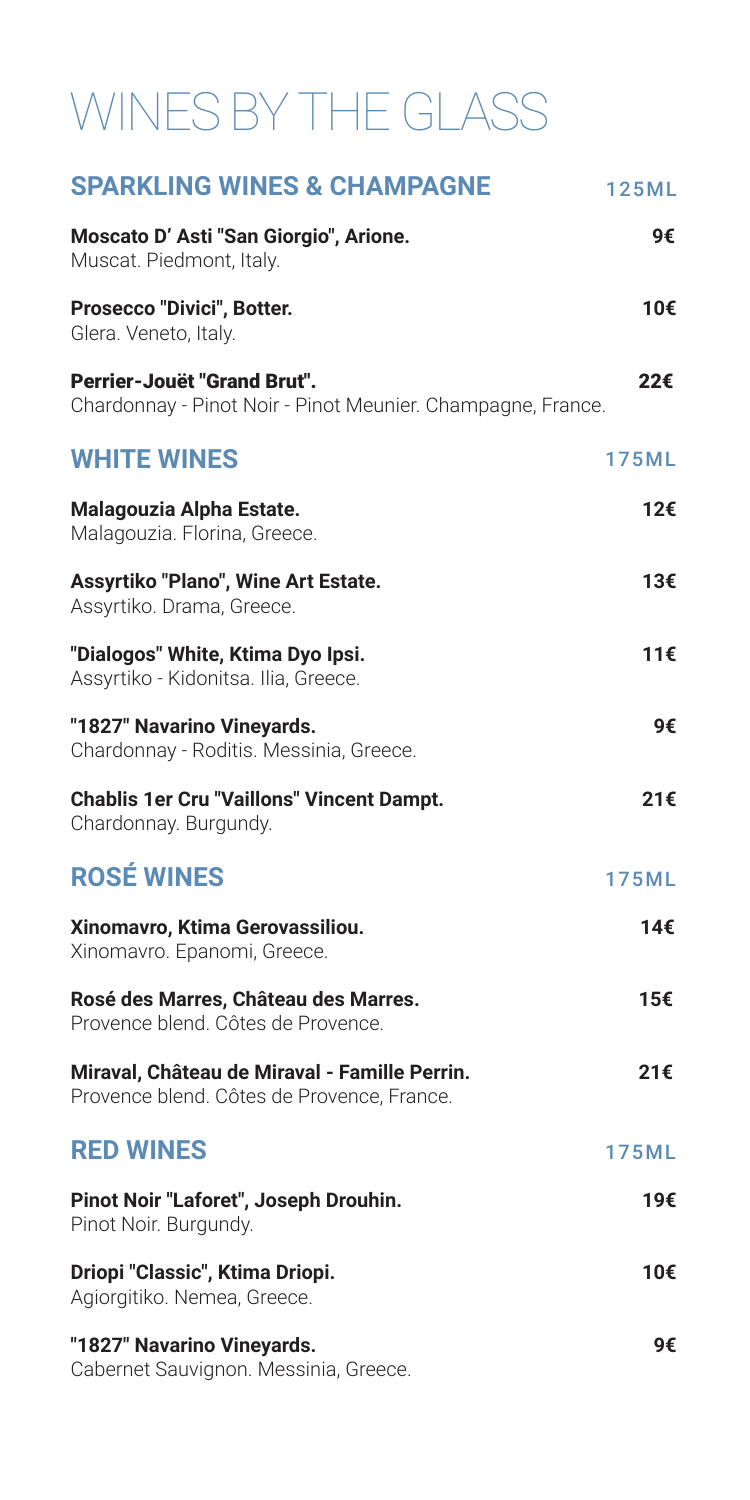# WINES BY THE ΒΟTTLE

| <b>SPARKLING WINES</b>                                                                                  | <b>750ML</b> |
|---------------------------------------------------------------------------------------------------------|--------------|
| Moscato D' Asti "San Giorgio", Arione.<br>Muscat. Piedmont, Italy.                                      | 36€          |
| Prosecco "Divici", Botter.<br>Glera. Veneto, Italy.                                                     | 39€          |
| Prosecco Rosé Brut "Tor Sè", La Tordera.<br>Glera - Pinot Nero. Veneto, Italy.                          | 53€          |
| <b>CHAMPAGNES</b>                                                                                       |              |
| <b>BRUT</b>                                                                                             |              |
| Perrier-Jouët "Grand Brut".<br>Chardonnay - Pinot Noir - Pinot Meunier. Champagne, France.              | 155€         |
| <b>Henri Giraud Esprit "Cuvee Nature".</b><br>Chardonnay- Pinot Noir- Pinot Meunier. Champagne, France. | 129€         |
| Deutz Brut "Classic". 375 ml<br>Chardonnay- Pinot Noir- Pinot Meunier. Champagne, France.               | 98€          |
| Dom Pérignon "Brut".<br>Chardonnay - Pinot Noir. Champagne, France.                                     | 385€         |
| <b>BLANC DE BLANCS</b>                                                                                  |              |
| <b>Philipponnat Blanc de Blancs</b><br>Chardonnay. Champagne, France.                                   | 220€         |
| <b>ROSÉ</b>                                                                                             |              |
| Perrier-Jouët "Blason Rosé".<br>Chardonnay - Pinot Noir - Pinot Meunier. Champagne, France.             | 175€         |
| Deutz "Brut Rosé".<br>Chardonnay - Pinot Noir - Pinot Meunier. Champagne, France.                       | 135€         |
| <b>Laurent-Perrier "Cuvée Rosé Brut".</b><br>Pinot Noir. Champagne, France.                             | 267€         |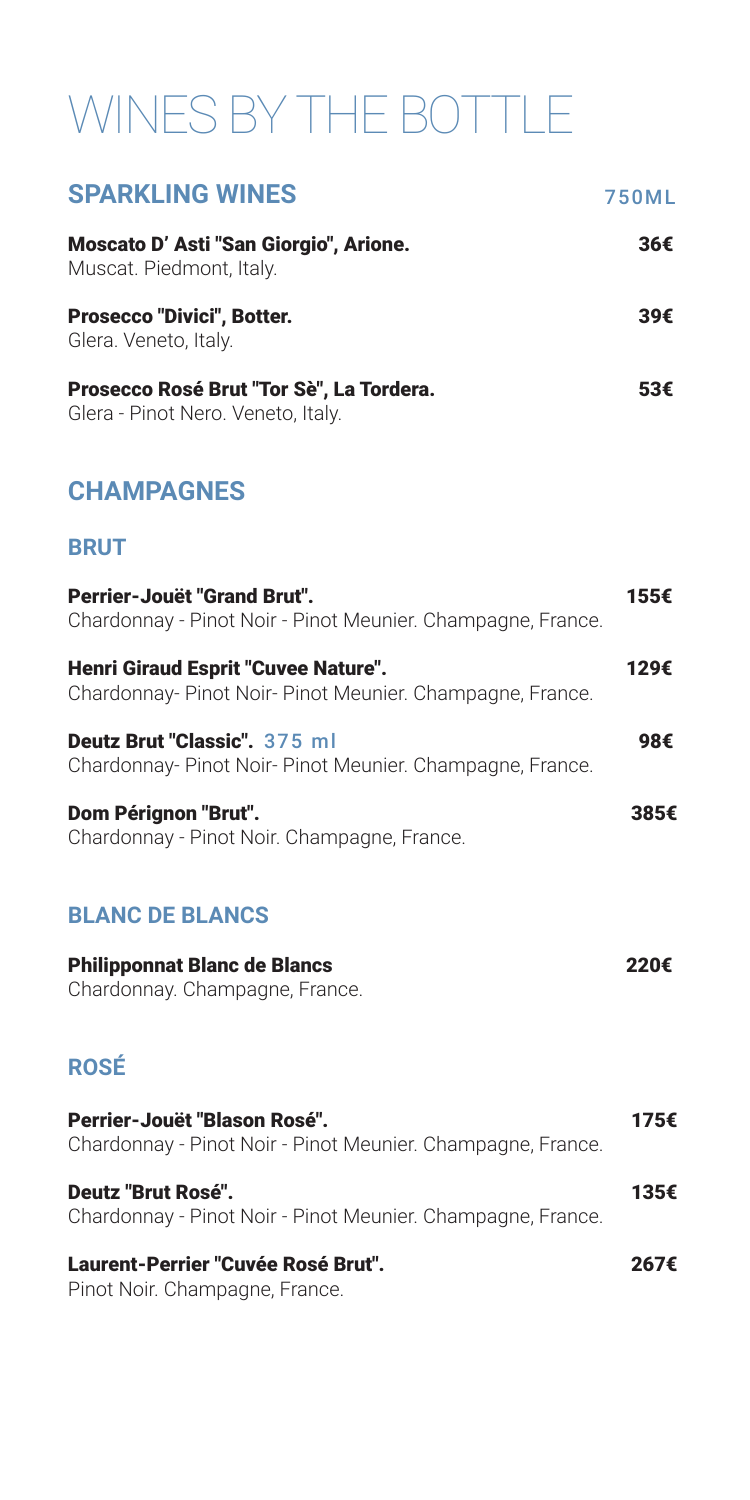| <b>WHITE WINES - GREECE</b>                                            | <b>750ML</b> |
|------------------------------------------------------------------------|--------------|
| <b>ASSYRTIKO</b>                                                       |              |
| Assyrtiko "Plano", Wine Art Estate.<br>Assyrtiko. Drama.               | 52€          |
| <b>Santorini, Gavalas Winery.</b><br>Assyrtiko. Santorini.             | 72€          |
| <b>Santorini "Barrel", Domaine Sigalas.</b><br>Assyrtiko. Santorini.   | 79€          |
| Santorini "Cuvée Monsignori", Estate Argyros.<br>Assyrtiko. Santorini. | 88€          |
| <b>Kavalieros, Domaine Sigalas.</b><br>Assyrtiko. Santorini.           | 135€         |
| Gramina "Cuvée des Vignerons, Vassaltis.<br>Assyrtiko. Santorini.      | 148€         |
| <b>MALAGOUZIA</b>                                                      |              |
| <b>Malagouzia Alpha Estate.</b><br>Malagouzia. Florina.                | 45€          |
| Malagouzia, Ktima Gerovassiliou.<br>Malagouzia. Epanomi.               | 46€          |
| <b>MOSCHOFILERO</b>                                                    |              |
| "Blanc de Gris", Ktima Tselepos.<br>Moschofilero, Arcadia.             | 39€          |
| <b>SAUVIGNON BLANC</b>                                                 |              |
| <b>Sauvignon Blanc, Alpha Estate.</b><br>Sauvignon Blanc. Florina.     | 62€          |
| Sauvignon Blanc, Ktima Gerovassiliou.<br>Sauvignon Blanc. Epanomi.     | 56€          |
| <b>GEWÜRZTRAMINER</b>                                                  |              |
| <b>Lenga, Avantis Estate.</b><br>Gewürztraminer. Evia.                 | 42€          |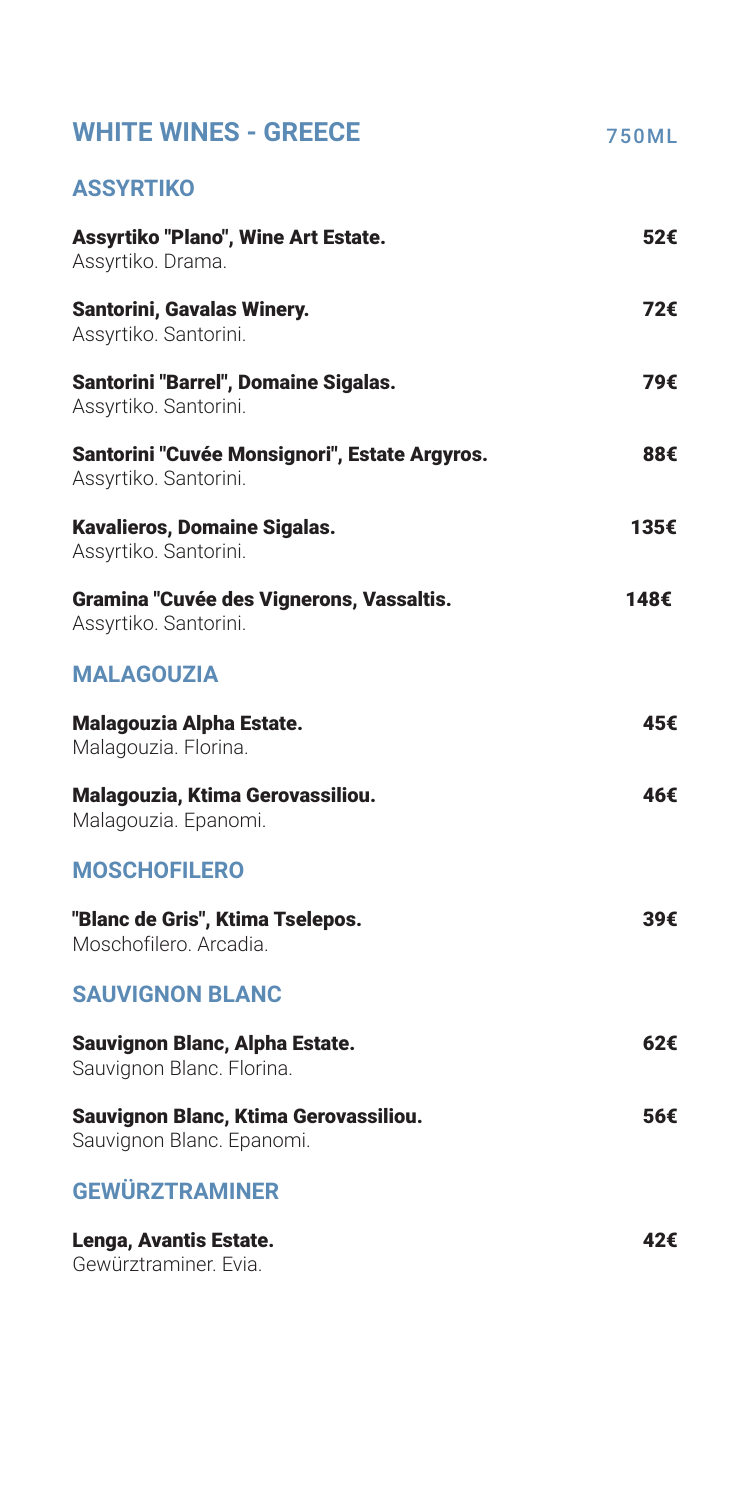| <b>WHITE WINES - GREECE</b>                                                 | <b>750ML</b> |
|-----------------------------------------------------------------------------|--------------|
| <b>VIOGNIER</b>                                                             |              |
| Viognier, Ktima Gerovassiliou.<br>Viognier. Epanomi.                        | 68€          |
| Viognier, "Eclectique". Domaine Skouras.<br>Viognier. Argolida.             | 68€          |
| <b>CHARDONNAY</b>                                                           |              |
| Chardonnay, Ktima Gerovassiliou.<br>Chardonnay. Epanomi.                    | 66€          |
| <b>Chardonnay, Domaine Katsaros.</b><br>Chardonnay. Krania.                 | 64€          |
| Chardonnay "Dum Vinum Sperum", Domaine Skouras.<br>Chardonnay. Argolida.    | 72€          |
| Kotyle, Navarino Vineyards.<br>Chardonnay. Messinia.                        | 52€          |
| <b>ROUSSANNE</b>                                                            |              |
| Roussanne "Nostos", Manousakis Winery.<br>Roussanne. Crete.                 | 62€          |
| <b>BLENDS</b>                                                               |              |
| Ktima Gerovassiliou.<br>Malagouzia - Assyrtiko. Epanomi.                    | 42€          |
| "Dialogos" White, Ktima Dyo Ipsi.<br>Assyrtiko - Kidonitsa. Ilia.           | 43€          |
| <b>Ktima Biblia Chora White.</b><br>Sauvignon Blanc - Assyrtiko. Pangeon.   | 46€          |
| "1827" Navarino Vineyards.<br>Chardonnay - Roditis. Messinia.               | 35€          |
| "Ovilos" White, Ktima Biblia Chora.<br>Assyrtiko - Sémillon. Pangeon.       | 72€          |
| Tesseris Limnes, Ktima Kir-Yianni.<br>Gewürztraminer - Chardonnay. Florina. | 46€          |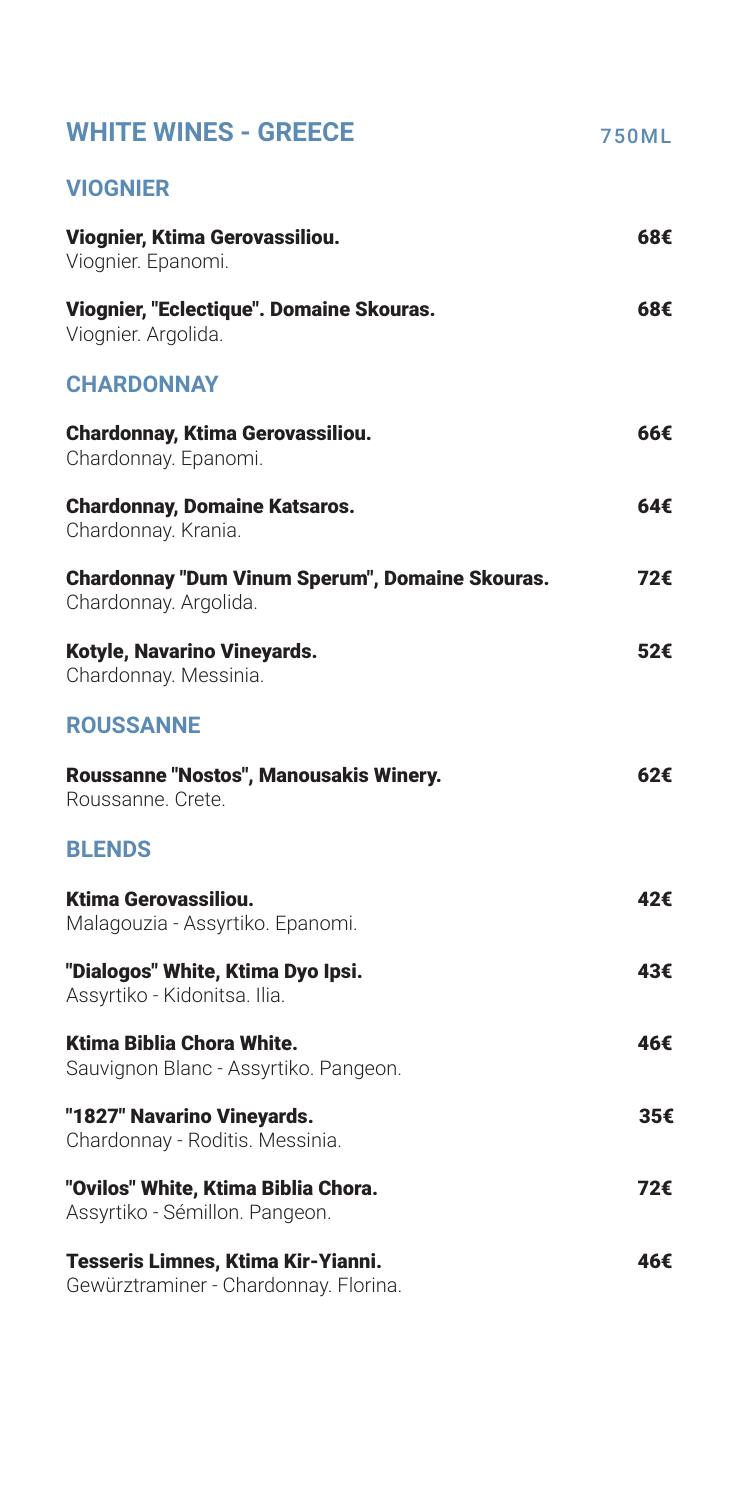| <b>INTERNATIONAL WHITE WINES</b>                                                                   | <b>750ML</b> |
|----------------------------------------------------------------------------------------------------|--------------|
| <b>FRANCE</b>                                                                                      |              |
| <b>Riesling Grand Cru "Rosacker",</b><br><b>Domaine Christophe Mittnacht.</b><br>Riesling. Alsace. | 88€          |
| <b>Pouilly-Fumé, Pascal Jolivet.</b><br>Sauvignon Blanc. Loire.                                    | 75€          |
| Sancerre "Grande Cuvée", Jean-Paul Balland.<br>Sauvignon Blanc. Loire.                             | 89€          |
| Blanc Fumé De Pouilly "Silex", Didier Dagueneau.<br>Sauvignon Blanc. Loire.                        | 282€         |
| Condrieu "La Petite Côte", Cave Yves Cuilleron.<br>Viognier. Northern Rhône.                       | 118€         |
| <b>Chablis, Vincent Dampt.</b><br>Chardonnay. Burgundy.                                            | 69€          |
| <b>Chablis 1er Cru "Vaillons", Vincent Dampt.</b><br>Chardonnay. Burgundy.                         | 91€          |
| <b>Puligny- Montrachet, Louis Latour.</b><br>Chardonnay. Burgundy.                                 | 260€         |
| <b>Chateuneuf du Pape Blanc, Chateau de Beaucastel.</b><br>Roussanne Blend. Southern Rhone.        | 292€         |
| <b>Corton-Charlemagne Grand Cru, Olivier Leflaive.</b><br>Chardonnay. Burgundy.                    | 558€         |
| <b>ITALY</b>                                                                                       |              |
| <b>Pinot Grigio, Lis Neris.</b><br>Pinot Grigio. Friuli.                                           | 53€          |
| Soave Classico "Monte Grande", Graziano Prà.<br>Garganega. Veneto.                                 | 86€          |
| <b>Chardonnay Langhe "Cadet", Bruno Rocca.</b><br>Chardonnay. Piedmont.                            | 89€          |
| <b>Batàr, Querciabella.</b><br>Chardonnay - Pinot Blanc. Tuscany.                                  | 190€         |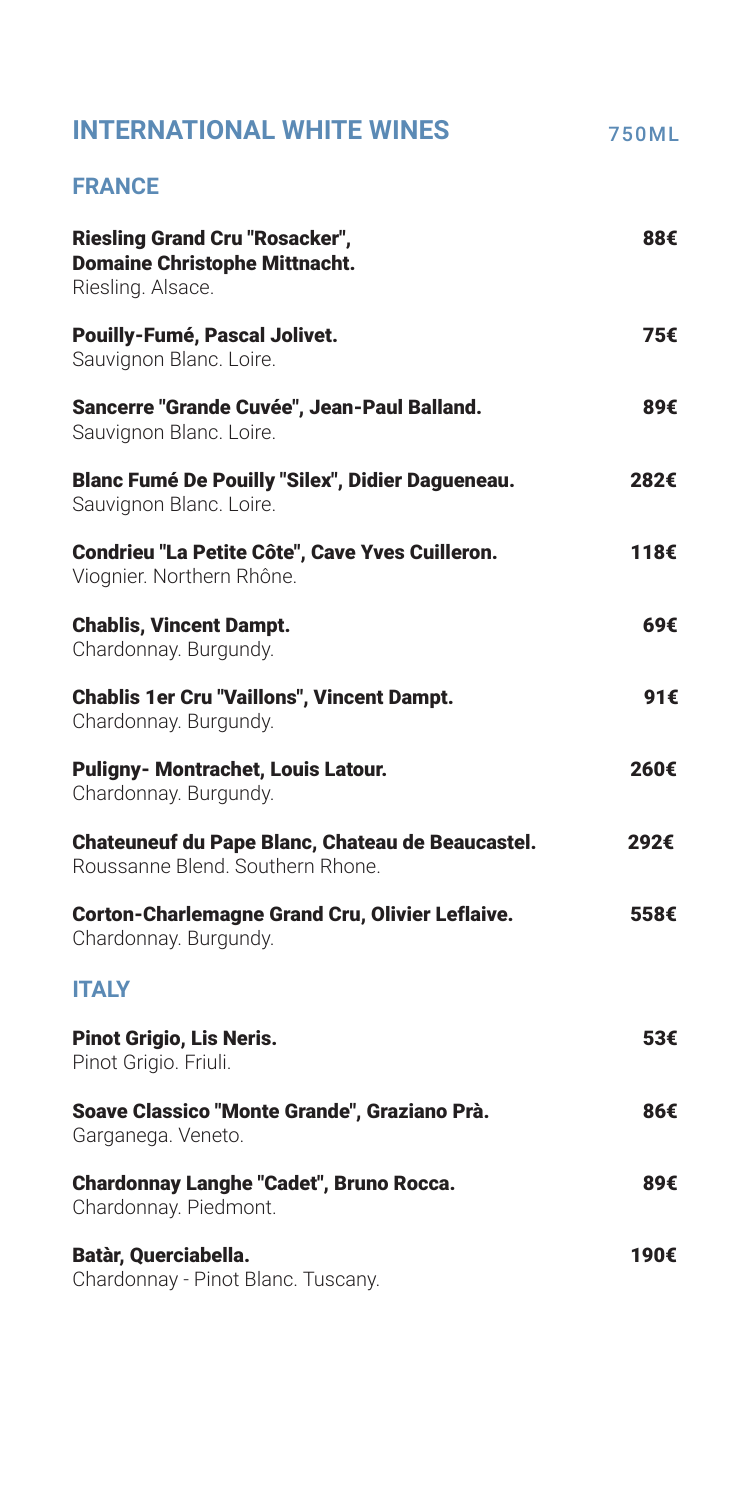| <b>INTERNATIONAL WHITE WINES</b>                                                              | <b>750ML</b> |
|-----------------------------------------------------------------------------------------------|--------------|
| <b>SPAIN</b>                                                                                  |              |
| Rioja Blanco "Plácet Valtomelloso", Álvaro Palacios.<br>Viura. Rioja.                         | 84€          |
| <b>NEW ZEALAND</b>                                                                            |              |
| Whitehaven.<br>Sauvignon Blanc. Marlborough.                                                  | 52€          |
| <b>Sauvignon Blanc "Te Koko", Cloudy Bay.</b><br>Sauvignon Blanc. Marlborough.                | 184€         |
| <b>USA</b>                                                                                    |              |
| <b>Chardonnay, Wente Vineyards</b><br>Chardonnay. Livermore Valley, California.               | 66€          |
| <b>Chardonnay, Duckhorn.</b><br>Chardonnay. Napa Valley.                                      | 120€         |
| <b>ARGENTINA</b>                                                                              |              |
| Chardonnay "Q", Zuccardi.<br>Chardonnay. Mendoza.                                             | 72€          |
| <b>ROSÉ WINES - GREECE</b>                                                                    |              |
| Xinomavro, Ktima Gerovassiliou.<br>Xinomavro. Epanomi.                                        | 51€          |
| <b>Amuse, Muses Estate.</b><br>Sauvignon Blanc - Mouhtaro. Thebes.                            | 52€          |
| Idylle d'Achinos, La Tour Melas.<br>Grenache - Syrah - Agiorgitiko. Phthiotis.                | 62€          |
| Peplo, Domaine Skouras.<br>Agiorgitiko - Syrah - Mavrofilero. Peloponnese.                    | 56€          |
| <b>ROSÉ WINES - FRANCE</b>                                                                    |              |
| Prestige, Château des Marres.<br>Provence blend. Côtes de Provence.                           | 79€          |
| Rose des Marres, Château des Marres.<br>Provence blend. Côtes de Provence.                    | 57€          |
| Miraval, Château de Miraval - Famille Perrin.<br>Provence blend. Côtes de Provence.           | 86€          |
| <b>Bandol "Château Romassan", Domaines OTT.</b><br>Provence blend. Bandol, Côtes de Provence. | 98€          |
| "Clos de Capelune" Cru Classe, Château Saint-Maur.<br>Provence blend. Côtes de Provence.      | 155€         |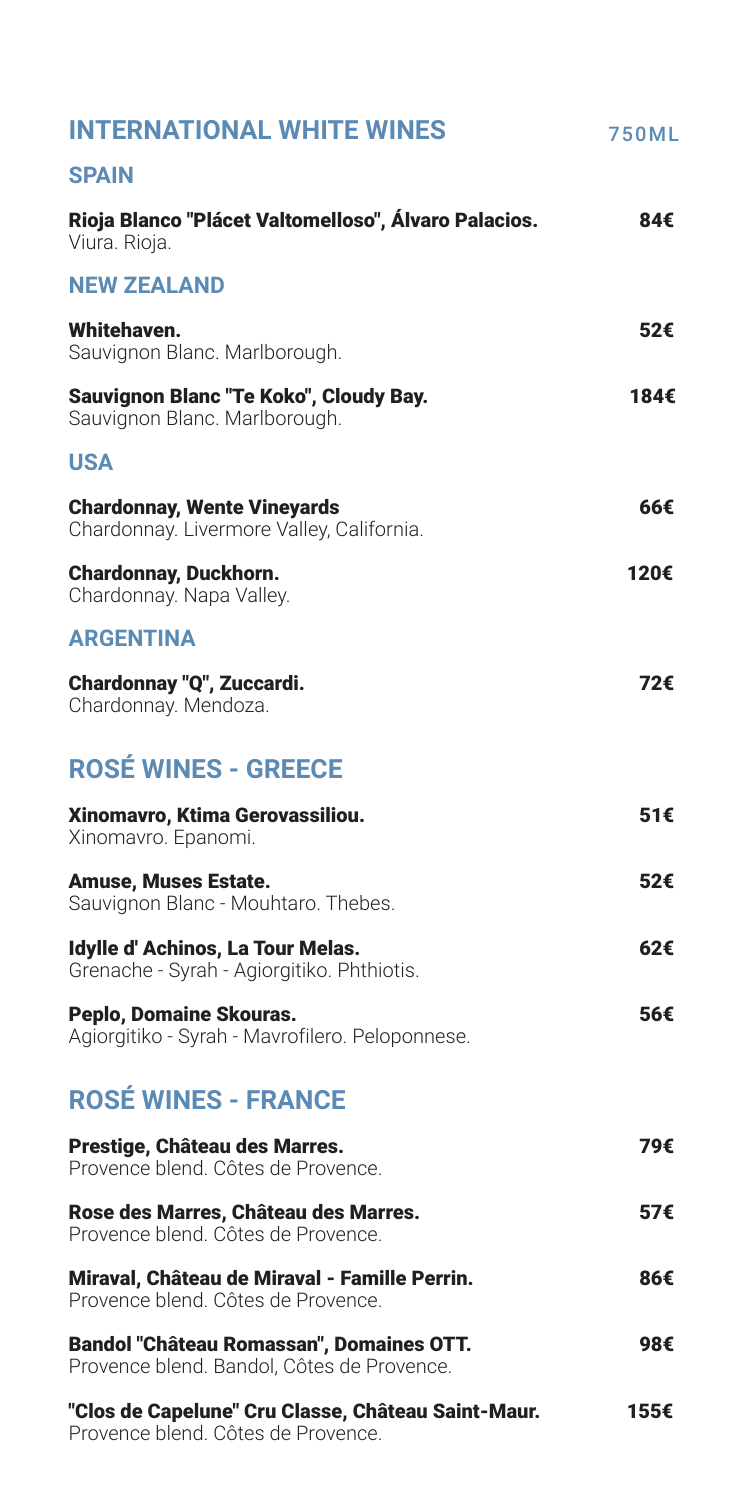| <b>RED WINES - GREECE</b>                                                                             | <b>750ML</b> |
|-------------------------------------------------------------------------------------------------------|--------------|
| <b>Pinot Noir, Alpha Estate.</b><br>Pinot Noir. Amyndeon.                                             | 64€          |
| Naoussa "Gi kai Ouranos", Thymiopoulos.<br>Xinomavro, Naoussa.                                        | 57€          |
| Driopi "Classic", Ktima Driopi.<br>Agiorgitiko. Nemea.                                                | 39€          |
| "1827" Navarino Vineyards.<br>Cabernet Sauvignon. Messinia.                                           | 35€          |
| Kotyle, Navarino Vineyards.<br>Cabernet Sauvignon. Messinia.                                          | 74€          |
| Kokkinomilos, Ktima Tselepos.<br>Merlot. Arcadia.                                                     | 82€          |
| <b>Agios Chronos, Avantis Estate.</b><br>Syrah - Viognier. Evia.                                      | 76€          |
| Tempranillo "Emphasis", Ktima Pavlidis.<br>Tempranillo. Drama.                                        | 62€          |
| Trilogia, Ktima Dyo Ipsi.<br>Cabernet Sauvignon. Ilia.                                                | 108€         |
| <b>INTERNATIONAL RED WINES</b>                                                                        |              |
| <b>FRANCE</b>                                                                                         |              |
| Pinot Noir "Laforêt", Joseph Drouhin.<br>Pinot Noir. Burgundy.                                        | 76€          |
| <b>Nuits-Saint-Georges, David Duband.</b><br>Pinot Noir. Côte de Nuits, Burgundy.                     | 169€         |
| <b>Château Clarisse.</b><br>Merlot - Cabernet Franc. Puisseguin Saint-Emilion, Bordeaux.              | 99€          |
| Côtes-du-Rhône Rouge "Cuvée Maclura", Château Pégau.<br>Grenache - Syrah - Mourvèdre. Southern Rhône. | 58€          |
| Châteaunair du Dana Dauge, Château de Deauear                                                         |              |

Châteauneuf-du-Pape Rouge, Château de Beaucastel. 374€ Rhône blend. Southern Rhône.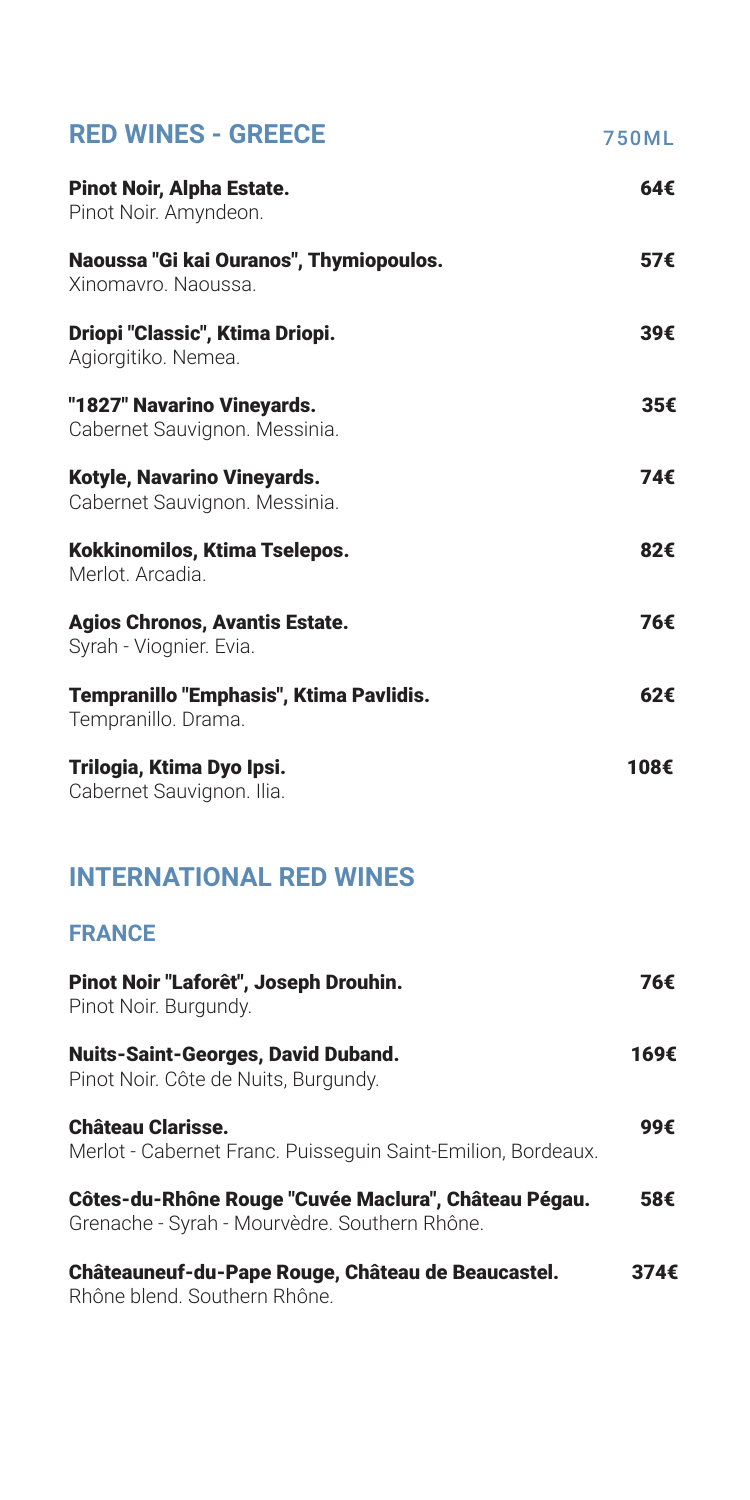### **ΙΝΤΕRNATIONAL RED WINES**

750ML

#### **ITALY**

| Valpolicella Classico, Allegrini Estates.<br>Valpolicella blend. Veneto.                                      | 49€  |
|---------------------------------------------------------------------------------------------------------------|------|
| Chianti Classico "Riserva", Agricola Querciabella.<br>Sangiovese. Tuscany.                                    | 115€ |
| Brunello di Montalcino, Poggio San Polo.<br>Sangiovese Grosso. Tuscany.                                       | 175€ |
| <b>Barolo, Domenico Clerico.</b><br>Nebbiolo. Piedmont.                                                       | 154€ |
| Sassicaia, Tenuta San Guido.<br>Bordeaux blend. Bolgheri, Tuscany.                                            | 615€ |
| <b>SPAIN</b>                                                                                                  |      |
| Rioja "Corriente", Telmo Rodriguez.<br>Tempranillo - Graciano- Garnacha. Rioja, Spain.                        | 61€  |
| <b>ARGENTINA</b>                                                                                              |      |
| Malbec "A", Zuccardi.<br>Malbec. Mendoza.                                                                     | 53€  |
| <b>USA</b>                                                                                                    |      |
| <b>Cabernet Sauvignon "Estate", Ridge Vineyards.</b><br>Cabernet Sauvignon. Santa Cruz Mountains, California. | 176€ |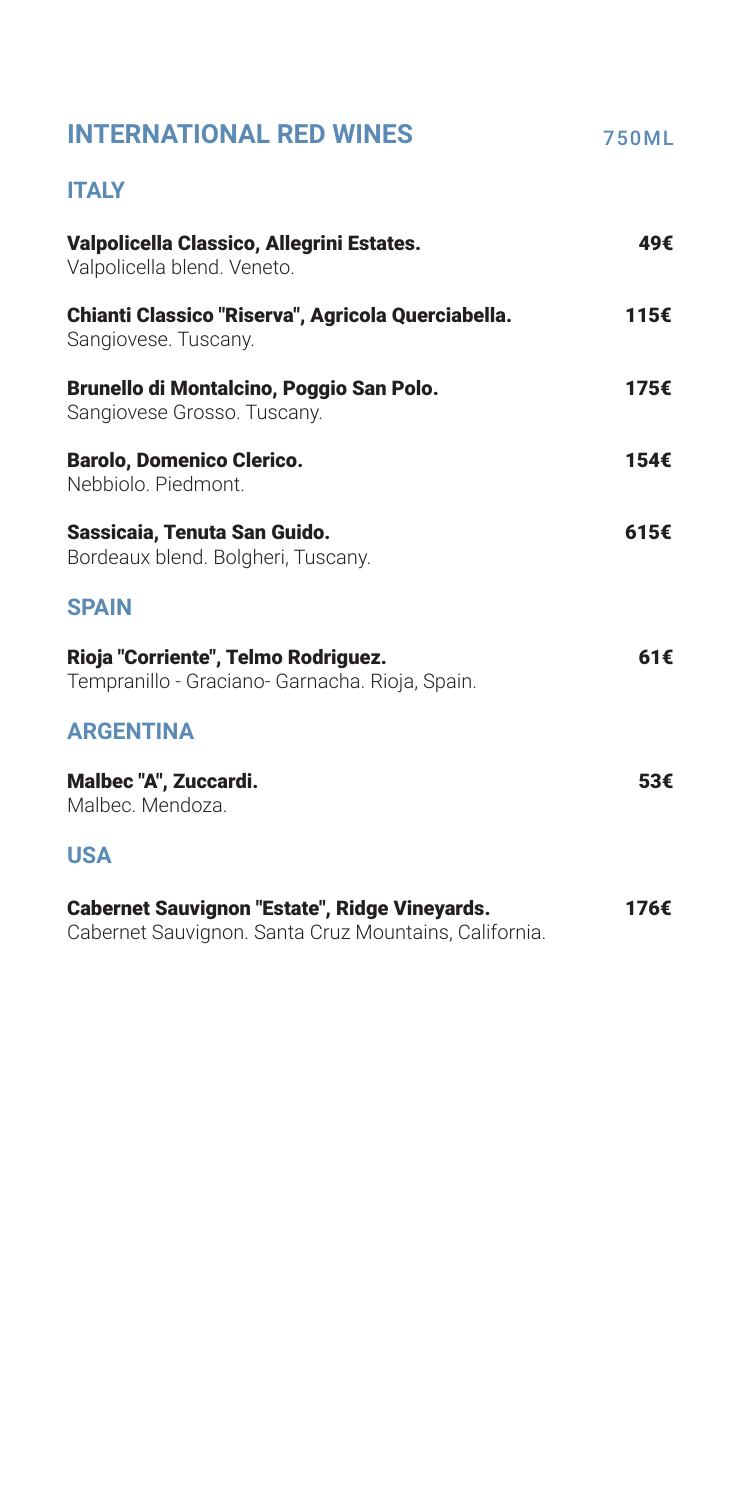## MAGNUM BOTTLES

| <b>WHITE WINES</b>                                                                                    | 1,5L |
|-------------------------------------------------------------------------------------------------------|------|
| "Ovilos" White, Ktima Biblia Chora.<br>Assyrtiko - Sémillon. Pangeon, Greece.                         | 142€ |
| Sancerre "Grande Cuvée", Jean-Paul Balland.<br>Sauvignon Blanc. Loire, France.                        | 169€ |
| <b>ROSÉ WINES</b>                                                                                     |      |
| <b>Bandol "Château Romassan", Domaines OTT.</b><br>Provence blend. Bandol, Côtes de Provence, France. | 194€ |
| Miraval, Château de Miraval - Famille Perrin.<br>Provence blend. Côtes de Provence, France.           | 170€ |

### DESSERT WINES

| <b>Samos "Grand Cru", UWC Samos.</b><br>Muscat of Samos. Samos, Greece.<br>Vinsanto "First Release", Estate Argyros.<br>Aidani - Athiri - Assyrtiko. Santorini, Greece. | 7€<br>18€ |
|-------------------------------------------------------------------------------------------------------------------------------------------------------------------------|-----------|
|                                                                                                                                                                         |           |

50ML